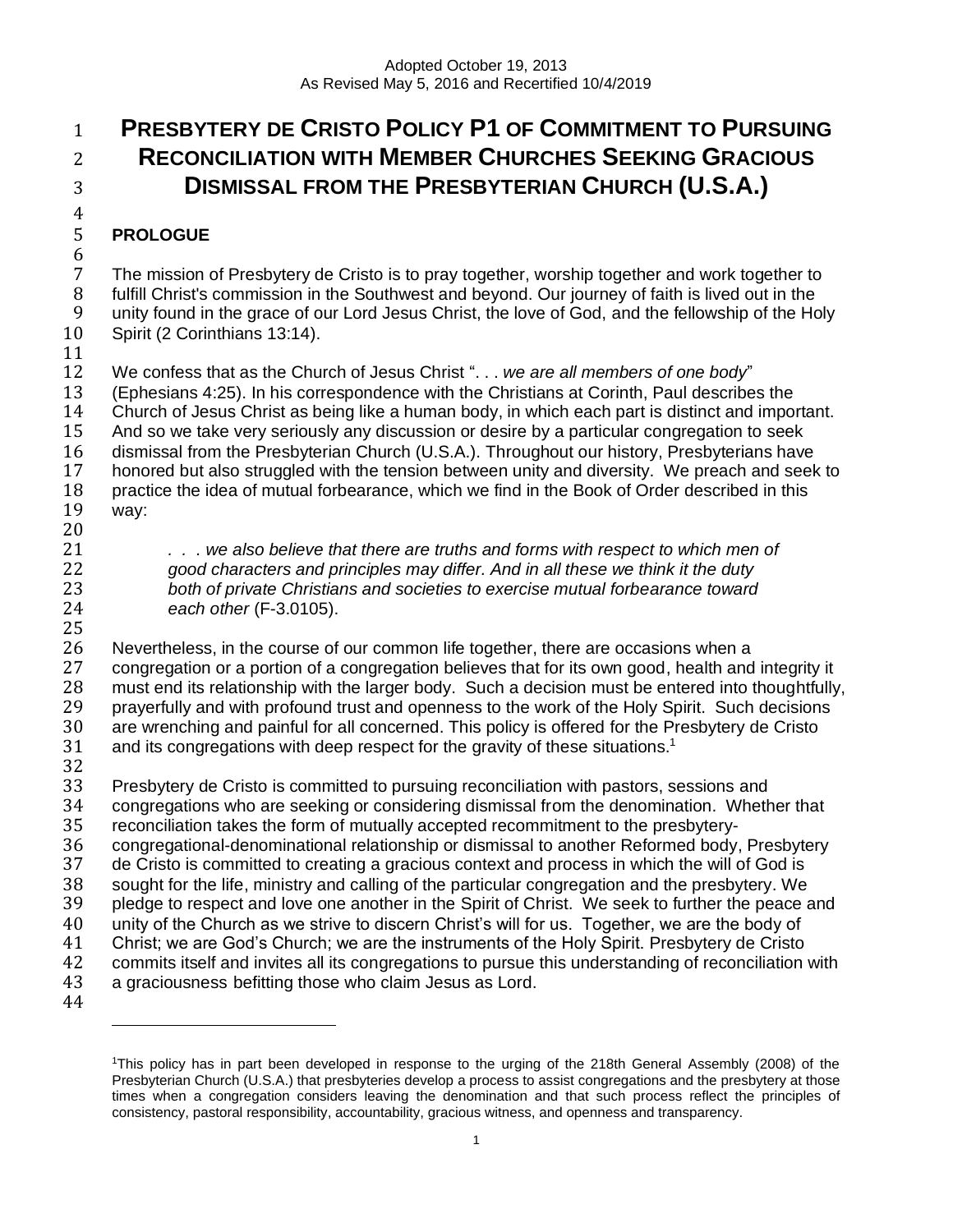In all matters relating to this subject, the following three questions are paramount: 46 a. Is God leading this particular congregation to seek dismissal from the 47 example Presbyterian Church (U.S.A.) or toward renewed and restored fellowship Presbyterian Church (U.S.A.) or toward renewed and restored fellowship with the Presbyterian Church (U.S.A.)? And, b. If God is leading this particular congregation to renewed and restored fellowship with the Presbyterian Church (U.S.A.), how can that be accomplished in a way that honors Jesus Christ and strengthens the congregation, Presbytery de Cristo and the denomination? Or, c. If God is leading this particular congregation to seek dismissal from the Presbyterian Church (U.S.A.), how can that be accomplished in a way that honors Jesus Christ and provides a gospel witness to the broader unity of the Church of Jesus Christ? The presbytery asks that any session actively considering dismissal from the denomination covenant with the presbytery to enter into a defined process of mutual discernment through the formation of a discernment team from the presbytery and the concerned congregation (see "Discernment Procedure for Seeking Reconciliation"). Such discernment will require significant commitment of prayer, time and energy by all parties, but a matter of this magnitude deserves such attention. The presbytery and the congregation will benefit from the process whatever the specific outcome may be. **DISCERNMENT PROCEDURE FOR SEEKING RECONCILIATION** 69<br>70 In gratitude to Jesus Christ, Presbytery de Cristo and its churches strive to be the people of God in this time and place. Presbytery de Cristo may develop a plan that cares for and includes the pastor(s) and all members of the congregation to ascertain the sense of a session/congregation wishing to explore dismissal from Presbytery de Cristo and the Presbyterian Church (U.S.A.). We are all brothers and sisters in Christ and it is our intent that God's grace might be manifest throughout the following discernment process. 76<br>77 This discernment process may be difficult for the local session/congregation and the presbytery. Paul said, "*Love does no harm to its neighbor*" (Romans 13:10b). We believe and trust that Christ's love will shape and soften our rough edges as we share our various understandings of God's truth. In the Church, we are bound to people with whom we do not always agree, but with whom we are united by the love of God revealed in Christ Jesus. Our responsibility is to live out that love with one another. We seek and expect of ourselves to have respectful conversations in the discernment process that will bear witness to our shared faith in Jesus Christ. The presbytery shall authorize the Commission on Ministry to recruit members for a discernment team, as outlined in this document when notified by a session wishing to initiate 87 this discernment procedure with communication from the clerk of session to the Stated Clerk 88 and the moderator of the presbytery's Commission on Ministry or its successor<sup>2</sup>. If presbytery leaders should become aware that a congregation is in serious disagreement with the denomination prior to any such session action described in the previous paragraph,

<sup>&</sup>lt;sup>2</sup>All subsequent references to the "Commission on Ministry" in this policy shall be understood to mean the "Commission on Ministry or its successor."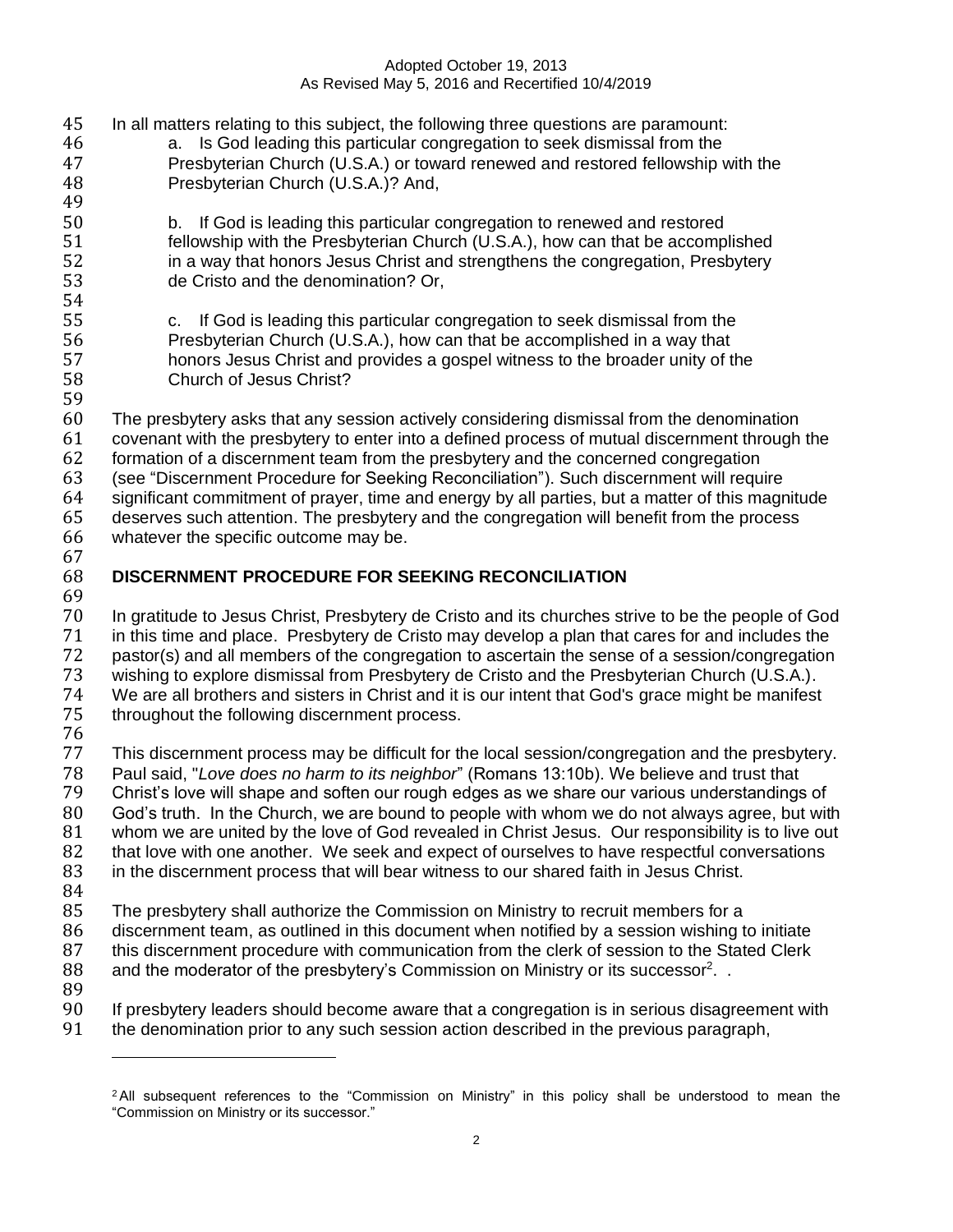- 92 presbytery shall authorize the Commission on Ministry to offer visitation to the session and/or
- 93 congregation, as may be most appropriate. The purpose of the visitation is to provide an<br>94 opportunity for conversation between the parties with the goal of maintaining peace, unity
- opportunity for conversation between the parties with the goal of maintaining peace, unity and
- healthy fellowship within the Presbyterian Church (U.S.A.). The session is not obliged to accept
- the offer of visitation and, if it decides to not accept the offer, the session's or congregation's
- privileges under this policy are neither compromised nor diminished.
- 
- The discernment team shall be composed of eight members: four members from the requesting
- congregation and four members appointed by the moderator of the Commission on Ministry.
- The four members from the congregation shall be appointed by the session, with two members
- being ruling elders in active service on the session and two members from the greater congregation. The team members appointed by the moderator of the Commission on Ministry
- shall consist of two teaching elders and two ruling elders, of which two shall be in active service
- on the Commission on Ministry and two from the greater presbytery.
- 
- The discernment team shall select its own moderator from outside the discernment team itself,
- 108 but this person may not be a member or teaching elder associated with the concerned<br>109 congregation nor a current member of the presbytery's Commission on Ministry or boar
- congregation nor a current member of the presbytery's Commission on Ministry or board of
- 110 trustees. The moderator is not a voting member of the discernment team. The sole purpose of
- the moderator is to facilitate conversation within the discernment team and to ensure that each
- team member has an equal and adequate chance to participate.
- The moderator and moderator-elect of presbytery, the Stated Clerk, and the moderator of the requesting church shall be *ex officio* members, with voice but without vote, of the discernment 116 team and may attend all meetings as available.
- 
- The Commission on Ministry having taken action to form a discernment team, "the purpose of which is to address the concerns of 'Congregation X' that is exploring dismissal from the Presbyterian Church (U.S.A.)" At this point in the process, the report shall not disclose to the presbytery the identity of the congregation seeking discernment.
- 

123 The discernment team shall covenant to meet together for as much time, and as frequently as 124 necessary, in order to achieve consensus on a path forward. The discernment process may be necessary, in order to achieve consensus on a path forward. The discernment process may be shortened or lengthened to meet the needs of a current set of circumstances. 

- 127 The content of initial meetings of the discernment team shall include but not be limited to the subjects outlined below. At the discretion of the discernment team, members of the concerned congregation who are not serving on the discernment team may attend discernment team 130 meetings in order to listen to the content of the discussion. The discernment team may elect to listen to feedback from any observing congregants. Topics and questions for discussion at initial discernment team meetings shall include:
- 
- Extended introductions by each discernment team member, sharing their faith stories and their understandings of the issues at stake in the difficulty between and among the congregation, presbytery and denomination.
- What are the reasons and major issues for the congregation's expressed desire 139 to separate from the Presbyterian Church (U.S.A.)?
- What are the foundational theological issues underlying the request for dismissal?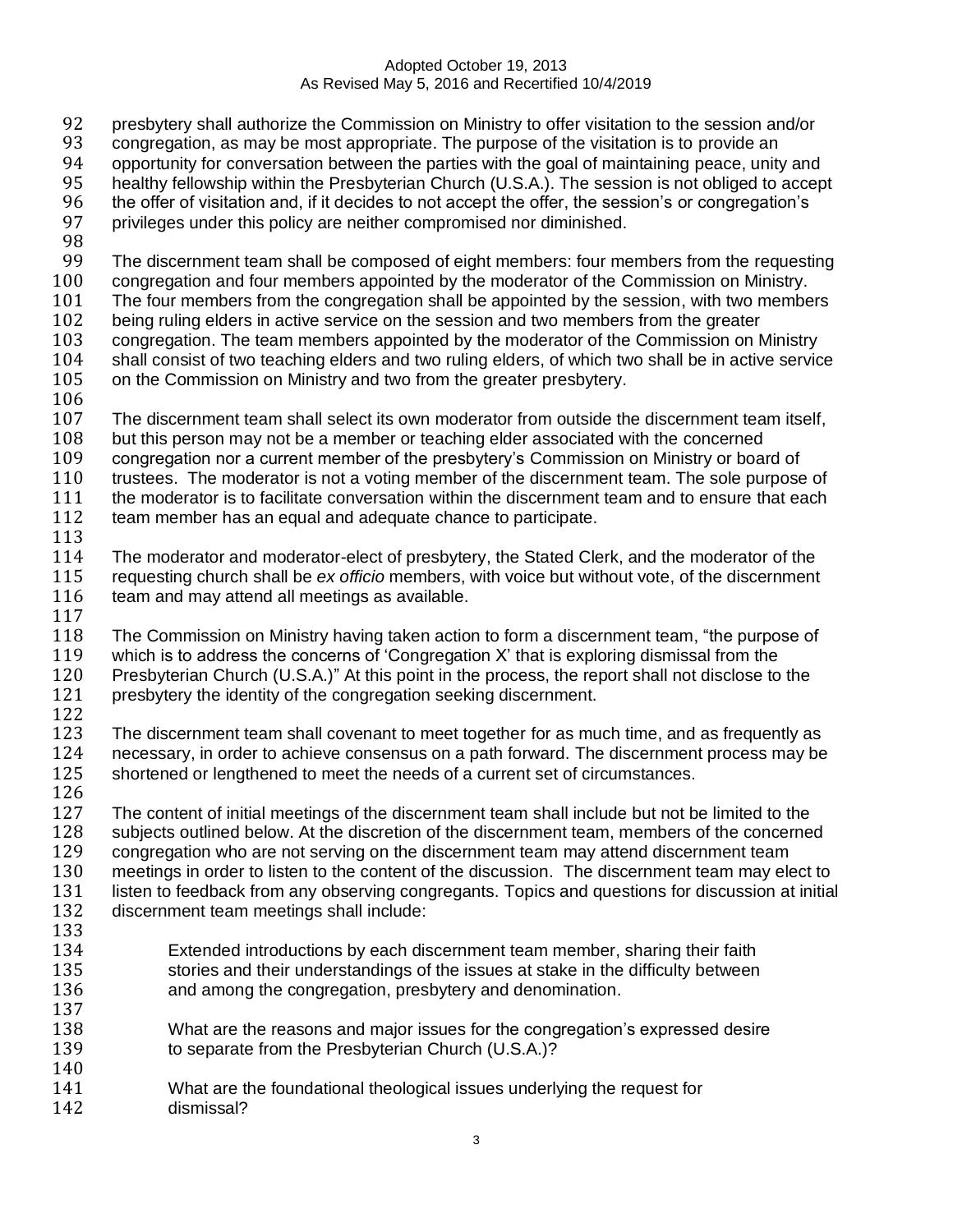| 143        | How much common theological ground exists between and among the                                                                                                                     |
|------------|-------------------------------------------------------------------------------------------------------------------------------------------------------------------------------------|
| 144        | congregation, presbytery and denomination?                                                                                                                                          |
| 145        |                                                                                                                                                                                     |
| 146        | Are the theological differences confined to certain specific issues or do the                                                                                                       |
| 147        | differences run deeper to Christological, ecclesiological or other foundational                                                                                                     |
| 148        | theological issues?                                                                                                                                                                 |
| 149        |                                                                                                                                                                                     |
| 150        | In what ways does the Constitution of the Presbyterian Church (U.S.A.) assist in                                                                                                    |
| 151        | the discernment process and in the clarification of the reasons and issues                                                                                                          |
| 152        | surrounding the request for dismissal?                                                                                                                                              |
| 153        |                                                                                                                                                                                     |
| 154        | What are the opportunities and avenues for reconciliation between and among                                                                                                         |
| 155        | the congregation, presbytery and denomination?                                                                                                                                      |
| 156        |                                                                                                                                                                                     |
| 157        | In light of the foregoing topics of discussion, is reconciliation a realistic option                                                                                                |
| 158        | between and among the congregation, presbytery and denomination?                                                                                                                    |
| 159        |                                                                                                                                                                                     |
| 160        | These initial discussions are predicated on the understanding that, consistent with the polity of                                                                                   |
| 161        | the Presbyterian Church (U.S.A.) and decisions of the General Assembly Permanent Judicial                                                                                           |
| 162        | Commission, a congregation can be dismissed, only to another Reformed body recognized by                                                                                            |
| 163        | the Presbyterian Church (U.S.A.) as a member of the World Communion of Reformed Churches.                                                                                           |
| 164        | A congregation cannot be dismissed to independent status.                                                                                                                           |
| 165        |                                                                                                                                                                                     |
| 166        | Subsequent to these initial discussions, the discernment team shall make a written report and                                                                                       |
| 167        | recommendation to the presbytery's Committee on Ministry regarding reconciliation and report                                                                                        |
| 168        | such recommendations to the session.                                                                                                                                                |
| 169        |                                                                                                                                                                                     |
| 170        | The presbytery may recommend renewal and restoration of fellowship between and among the                                                                                            |
| 171        | congregation, presbytery and denomination if parties perceive that the congregation and the                                                                                         |
| 172        | presbytery are still called by God to serve together in covenant relationship. If confirmed by the                                                                                  |
| 173        | Commission on Ministry, the discernment team shall continue to work with the                                                                                                        |
| 174        | session/congregation to craft a process to heal the broken relationship (see Appendix A). The                                                                                       |
| 175        | Commission on Ministry shall report this decision and actions to presbytery.                                                                                                        |
| 176        |                                                                                                                                                                                     |
| 177        | If, however, after completing initial discussions, the discernment team perceives, in consultation                                                                                  |
| 178<br>179 | with the Committee on Ministry, that God is no longer calling the congregation and presbytery to                                                                                    |
| 180        | serve together in covenant relationship and thereby, recommends dismissal to another                                                                                                |
| 181        | Reformed body. If confirmed by the Commission on Ministry and at the direction of the<br>presbytery, a seven (7) member Administrative Commission shall be appointed to continue to |
| 182        | work together to implement the process for seeking dismissal as outlined in Appendix B. The                                                                                         |
| 183        | members of the administrative Commission shall be selected by the Commission on Ministry,                                                                                           |
| 184        | Presbytery Pastor and Stated Clerk and include the members of the discernment team                                                                                                  |
| 185        | appointed by the Commission on Ministry. The Commission on Ministry shall at this point in the                                                                                      |
| 186        | process disclose to the presbytery the identity of the congregation seeking dismissal.                                                                                              |
| 187        |                                                                                                                                                                                     |
| 188        | Where a congregation or its leadership abandons these processes before completion, according                                                                                        |
| 189        | to G-3.0109b, G-3.0301, G-3.0303, and G-4.02, the presbytery may wish to invest this                                                                                                |
| 190        | Administrative Commission, as defined above, with the authority of original jurisdiction.                                                                                           |
| 191        | Presbytery de Cristo will answer any suit where a congregation seeking dismissal or that                                                                                            |
| 192        | congregation's leadership preemptively files suit in a civil court against the Presbytery.                                                                                          |
| 193        |                                                                                                                                                                                     |
|            |                                                                                                                                                                                     |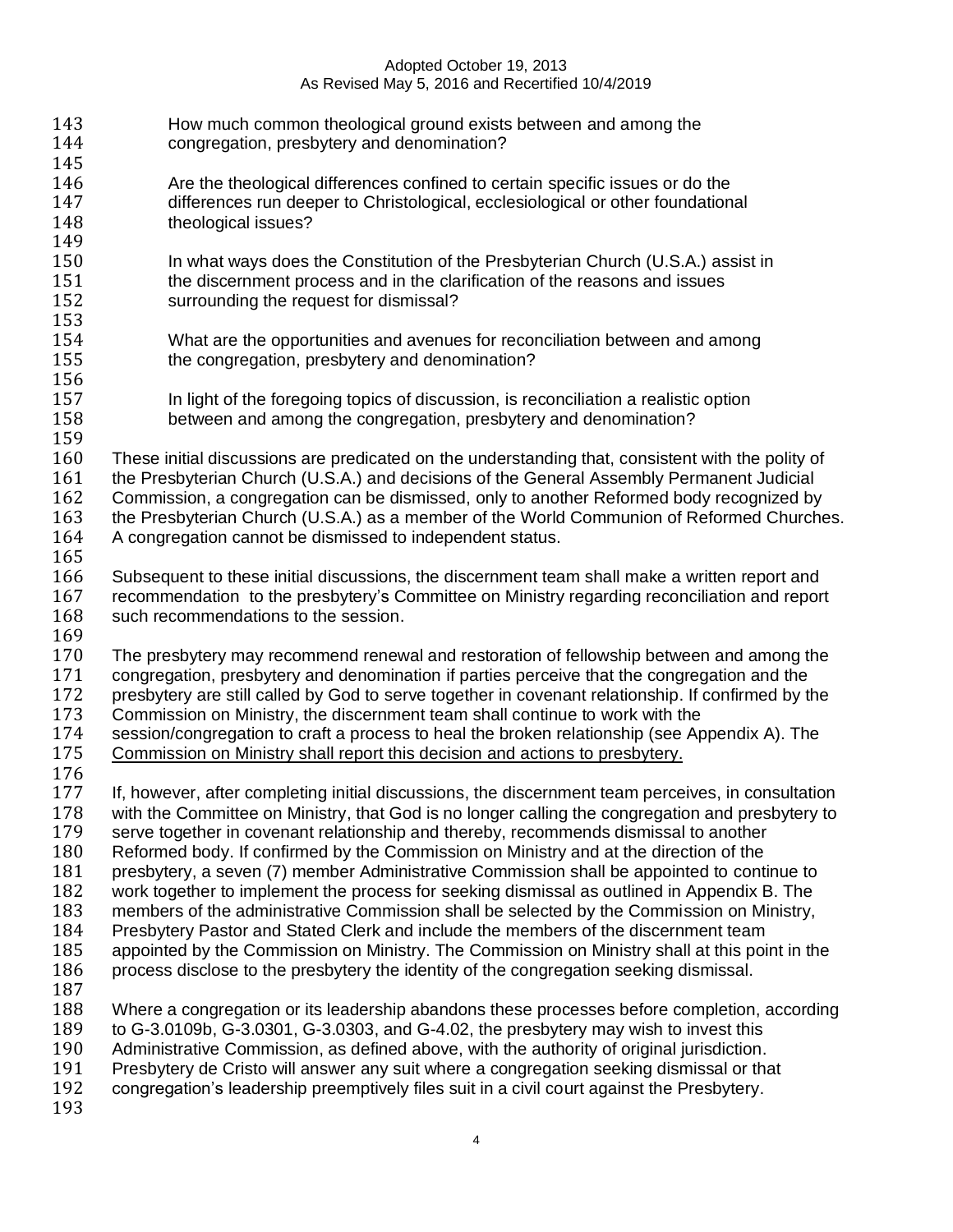- 194 These policies and procedures shall take effect immediately upon approval by the presbytery.<br>195 APPENDIX A
- **APPENDIX A**
- 196<br>197
- **Guidelines for Renewal and Restoration of Fellowship and**
- **Recommitment to Presbytery/Congregational/Denominational Relationship**
- 

 $\frac{200}{201}$ In the hope that God leads those involved to seek a restored and renewed fellowship and a 202 recommitment to the presbytery/congregational/denominational relationship, the following are<br>203 presented as minimal quidelines for marking and sealing that recommitment: presented as minimal guidelines for marking and sealing that recommitment:

- 205 1. Conduct a public service of worship and recommitment to shared fellowship and ministry, with participation from the presbytery and the congregation. Representatives of the Office of the General Assembly of the Presbyterian Church (U.S.A.) also shall be invited to participate in this service of worship and recommitment.
- 2. Share stories and testimonies from members of the discernment team and congregation at the congregational and presbytery level (and beyond, if appropriate).
- 3. In the hope of maintaining the bonds of love, peace and friendship, bless and commission (to the extent possible) any minority that leaves the congregation.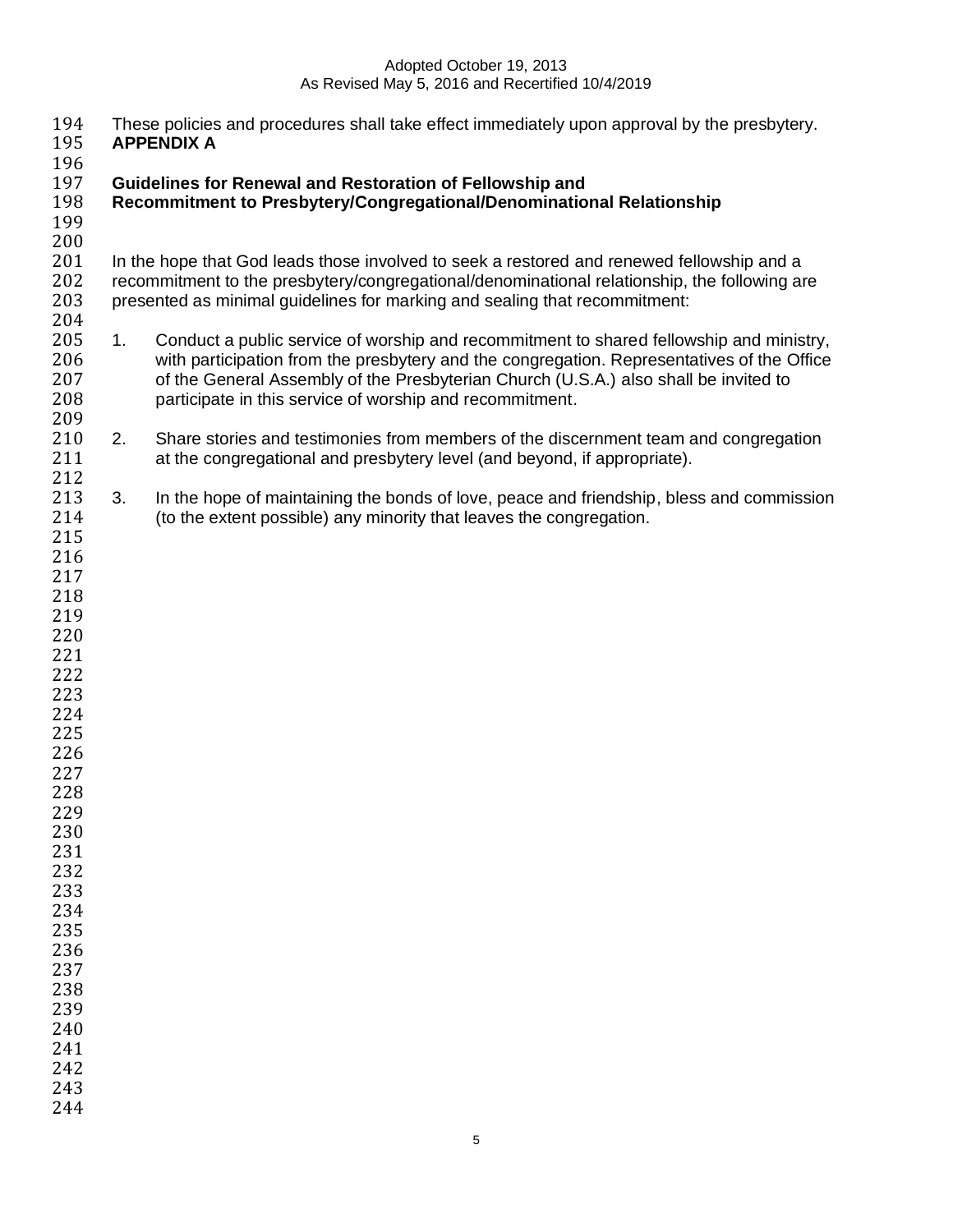- 
- **APPENDIX B**
- 
- 

# **Process for Seeking Dismissal to Another Reformed Body**

 Upon completion of the process described in "Discernment Procedure for Seeking 251 Reconciliation," a session and congregation desiring to enter into the process of dismissal shall<br>252 follow this procedure: follow this procedure:

- 1. The session, together with the Administrative Commission, shall provide notice of a gathering of the congregation to hear and discuss the session's proposal that the congregation be dismissed to another denomination, with the name of the proposed receiving denomination explicitly stated. The proposed receiving denomination shall be another Reformed denomination recognized by the Presbyterian Church (U.S.A.) as a member of the World Communion of Reformed Churches. Advance notice for the gathering shall be by written letter to each "active member" (G-1.0402) of the congregation. The letter shall be mailed at least thirty days in advance of the gathering date. Public announcements shall be made at all worship services between the date of the notice and the congregational gathering. Reminders of the forthcoming congregational gathering may also be sent by Internet communication. Representatives of the presbytery (moderator and moderator-elect of presbytery, and board of trustees and the stated clerk) also shall be 266 invited to the gathering, with the right to address the body gathered. To the extent 267 technologically feasible, contemporaneous and simultaneous aural communication technologically feasible, contemporaneous and simultaneous aural communication shall be provided for individuals not able to be present.
- 269<br>270 270 2. The congregational gathering will provide an opportunity for the session to explain and<br>271 answer questions regarding its proposal, which shall have been distributed to the active answer questions regarding its proposal, which shall have been distributed to the active members in the notice of the gathering described in Paragraph 1 of this Appendix B. All members present or participating by alternative technology as well as the representatives of the greater presbytery shall have the right to speak. When the discussion is concluded, the gathering shall be closed and no further action shall be taken at that time.
- 3. Subsequent to the congregational gathering, the Administrative Commission shall poll the active membership of the congregation by way of a mailed opinion survey or a series of small group gatherings for personal interviews/discussions, with the purpose of determining the opinions of the active members regarding the proposal of the session that the congregation be dismissed to another Reformed denomination. If less than 51 percent of the active members support the session's proposal, further discussion of dismissal shall 284 cease and the Commission on Ministry and the session shall renew efforts toward<br>285 ceconciliation. reconciliation.
- 287 4. If 51 percent or more of the Active Members support the session's proposal to seek dismissal to another Reformed denomination, then the presbytery may authorize the Commission on Ministry to begin a process of prayerful and considerate negotiation with 290 the session to determine the terms of dismissal through the Administrative Commission. A thorough written record of these negotiations shall be maintained in the files of the presbytery. The parties shall during these negotiations be mindful of the interests of the Presbyterian Church (U.S.A.) as expressed in the property trust clause (G-4.0203):
- 

*All property held by or for a congregation, a presbytery, a synod, the General*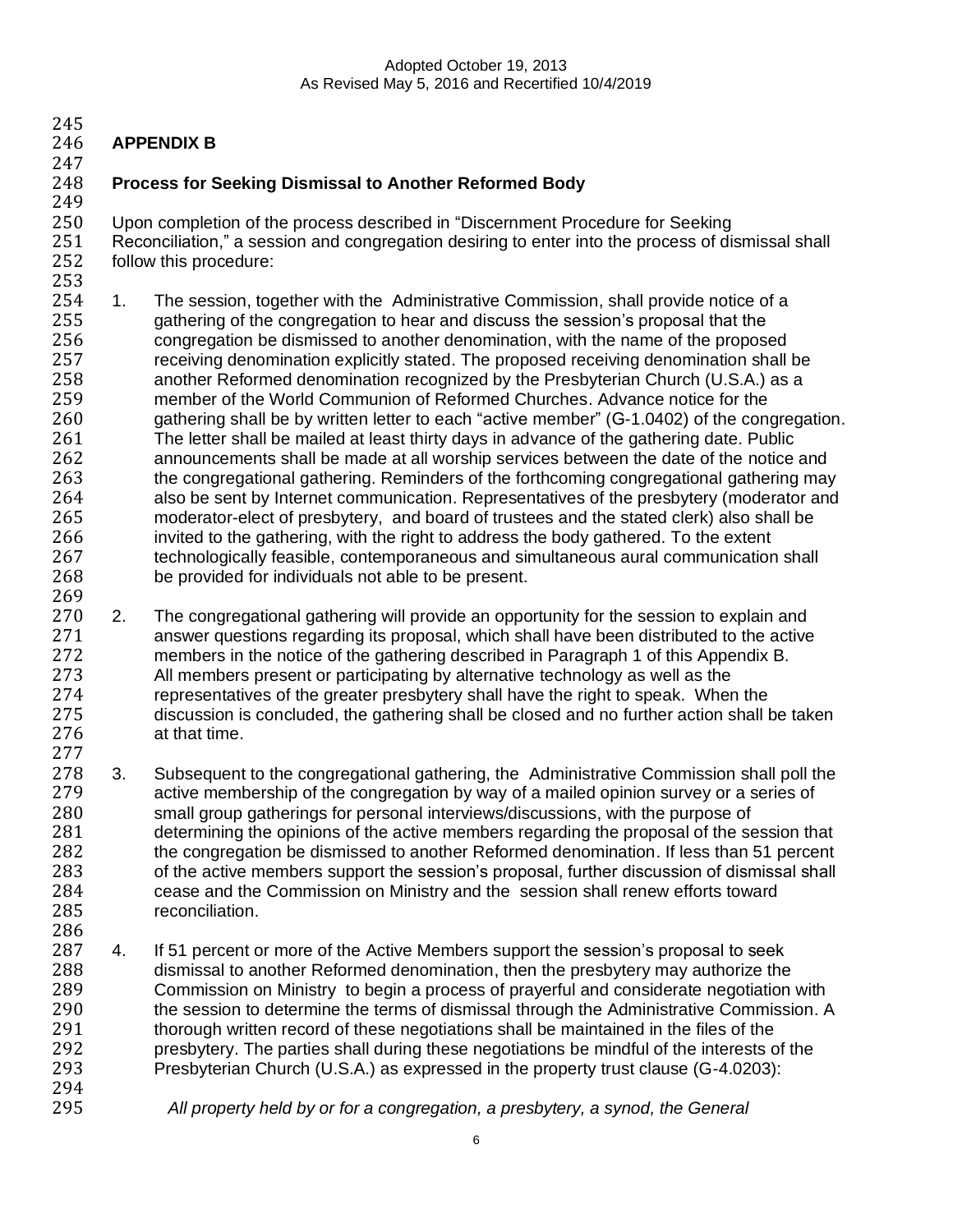*Assembly, or the Presbyterian Church (U.S.A.), whether legal title is lodged in a corporation, a trustee or trustees, or an unincorporated association, and whether the property is used in programs of a congregation or of a higher council or retained for the production of income, is held in trust nevertheless for the use and benefit of the Presbyterian Church (U.S.A.).*

 In addition, in negotiating the terms of dismissal, the parties shall be instructed by the decision of the Permanent Judicial Commission of the Presbyterian Church (U.S.A.) in Remedial Case 221-03, Wilbert Tom, David Hawbecker, and Thomas Conrad, Appellants (Complainants) v. Presbytery of San Francisco, Appellee (Respondent),Frequently Asked Questions Gracious Dismissal Policies After Tom vs PBY of San Francisco (GAPJC Remedial Case 221-03), Permananet Judicial Commission of the Presbyterian Church (U.S.A.) in Remedial Case 221-08 Presbytery of New York City Appellant (Respondent) vs Various Appellees (Complainants) and Advisory Opinion The Trust Clause and Gracious Separation: Implementing the Trust Clause for the Unity of the Church, as well as by subsequent decisions of the Permanent Judicial Commission of the Presbyterian Church (U.S.A.) and Authoritative Interpretations and other decisions of the General Assembly. The negotiations shall make specific provision for the continuing care by Presbytery de Cristo of any minority that does not want to depart from the Presbyterian Church (U.S.A.), with said provision including monetary and/or property considerations as may be necessary. Finally, negotiation of the terms of dialogue and dismissal 316 shall give consideration to the economic value of the property to the presbytery and the 317 denomination.<sup>3</sup> The determination of economic value may consider mitigating factors such as, but not limited to, the financial health of the congregation, existing financial encumbrances on the property, proportion of active members favoring departure from the Presbyterian Church (U.S.A.), and any alternative plans by the presbytery for the property. The Presbytery acts as a Trustee, based on the Trust Clause, which is an Express Trust in favor of the PC (U.S.A.) and therefore must exercise due diligence which means individual assessment and validation of the congregation's spiritual and financial needs and history. Any continued indebtedness guaranteed by the presbytery, synod, or the PC (U.S.A.) will be seriously considered in the final negotiations. 

 The discussion considerations listed above are based on the polity foundation that all conversations and actions regarding issues of dismissal/dissolution shall be undertaken in accordance with Book of Order, Book of Order Annotated Edition, and relevant Permanent Judicial Commissions cases. The following summary of pertinent decisions shall be considered when pursuing such conversations and actions. 

 A. Each case must be considered on a case-by-case basis. (PJC [2014, 221-03, Tom et al v. Pby of San Francisco]).

<sup>&</sup>lt;sup>3</sup> In determining the property value, the means shall be dictated by the circumstances. Ideally, the best method of so determining is for there to be one or more appraisals of the property by (a) licensed or certified appraiser(s), but the Presbytery, through COM and Administrative Committee, may elect to use a less formal and quantitative method based on its knowledge and understanding of the specific property and the community in which it is situated. In simplest terms, the cost of determination should not be significant in terms of the probable value of the property. The ability to liquidate the value in the property and the liability and cost of maintaining the property and expenses of preparing the property for liquidation are proper economic considerations of the Presbytery, as well as the likelihood that the Presbytery would itself have future use for the property. The value of the property is what is agreed between a willing buyer and a willing seller; the departing congregation may be the only realistic "willing buyer," but such a determination should be accepted only after careful thought and discussion.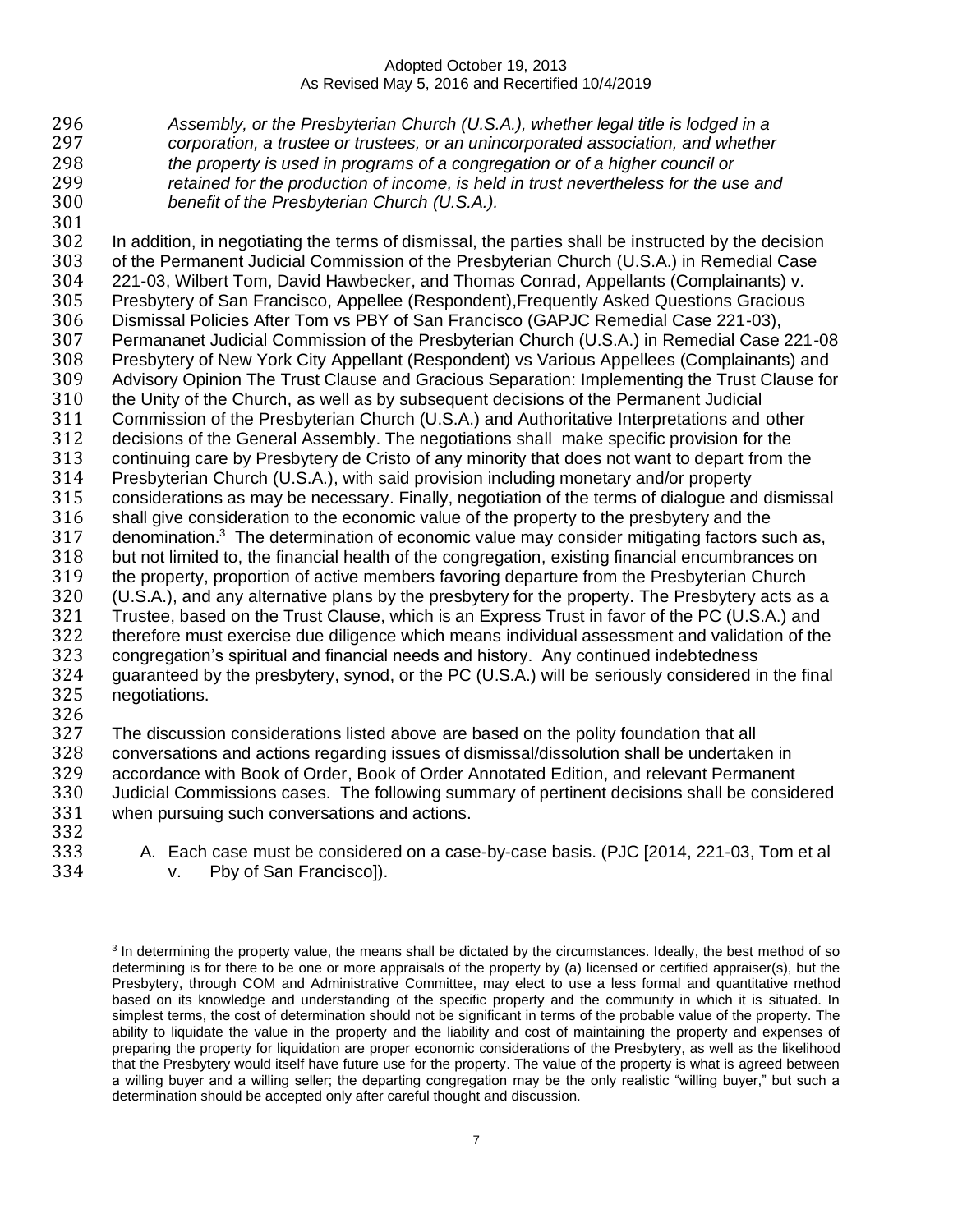- B. When dismissing a particular congregation within its geographic region, the presbytery 336 must fulfill its fiduciary duty under the Trust Clause (G-4.0203) to consider the interest of 337 the PC(USA) as a beneficiary of the property. the PC(USA) as a beneficiary of the property. C. A full fiduciary review must be undertaken in all cases (PJC [2014, 221-03, Tom et al v. Pby of San Francisco]). D. There is no unilateral right of a Presbyterian Church (USA) congregation to depart from the denomination or its presbytery of membership. No authority is given to a 342 congregation or to session to vote to leave the denomination. (GA  $[218<sup>th</sup>$ , Item 4-20]; see also PJC Sundquist v. Heartland, Remedial case 210-02, 2008. See G-1.0503 and G.- 3.02). E. Presbyterian Churches may only be dismissed to another reformed denomination. The other option that a congregation has which desires to leave the PC(USA) is to seek to be dissolved. Those people may then reconstitute themselves as whatever type of community that they desire. It may be possible for the Presbytery to then sell or rent them the building at a negotiated rate, or otherwise work to seek the viability of that congregation (G-4.0205). The procedure for dissolution in this type of case, shall be the same as the procedure for dismissal in this policy. (This policy shall not guide dissolutions of local congregations for other reasons.) F. It is important for the presbytery to prayerfully discern and consider the mission of the church in its district and of the whole church as it decides whether to dismiss or dissolve a congregation (G-3.0301; G-3.0303a). 356 G. The full presbytery, meeting in plenary, has exclusive right to determine the final terms of 357 dismissal/dissolution (G-3.0301a). dismissal/dissolution (G-3.0301a). 359<br>360 5. The presbytery authorizes the Commission on Ministry to continuously consult with the board of Trustees of Presbytery de Cristo and the Stated Clerk regarding the negotiations. The presbytery may authorize the terms of dismissal agreed upon in this negotiation process, subsequent to approval by the board of trustees of the Presbytery de Cristo of any financial, monetary or property elements in the terms of dismissal, to be presented to the session for their consideration and acceptance. 6. In order for the negotiation process (Paragraphs 4 and 5 of this Appendix B) to proceed in an orderly fashion, session/congregation seeking dismissal shall provide to the presbytery copies of session records (*e.g*., minutes and registers) and all executed documents concerning the congregation's incorporation and bylaws, real property and other assets, including, but not limited to, current deeds of trust, loan agreements, liens, property and casualty insurance, and statements of tangible and intangible assets. Minutes of all meetings recorded as a part of the discernment process and dismissal process shall be recorded by the Clerk of Session and turned over to the Stated Clerk of the presbytery. Representatives of the presbytery, in particular the presbytery's board of Trustees and Stated Clerk, shall review these documents to determine if Presbytery de Cristo, Synod of the Southwest or any Presbyterian Church (U.S.A.) entity are named therein and/or are exposed to any liability claims which exist or may arise under these documents.
- 

 7. A church being dismissed shall be required to pay off all loans or Church Mortgage Grants outstanding to any entity of the Presbyterian Church (U.S.A.) or to have entered into a schedule of payments or other agreement to satisfy or discharge all such loans, with said schedule or agreement satisfactory to all parties. Matters of loans of the congregation held by non-Presbyterian entities are the responsibility of the congregation, and the presbytery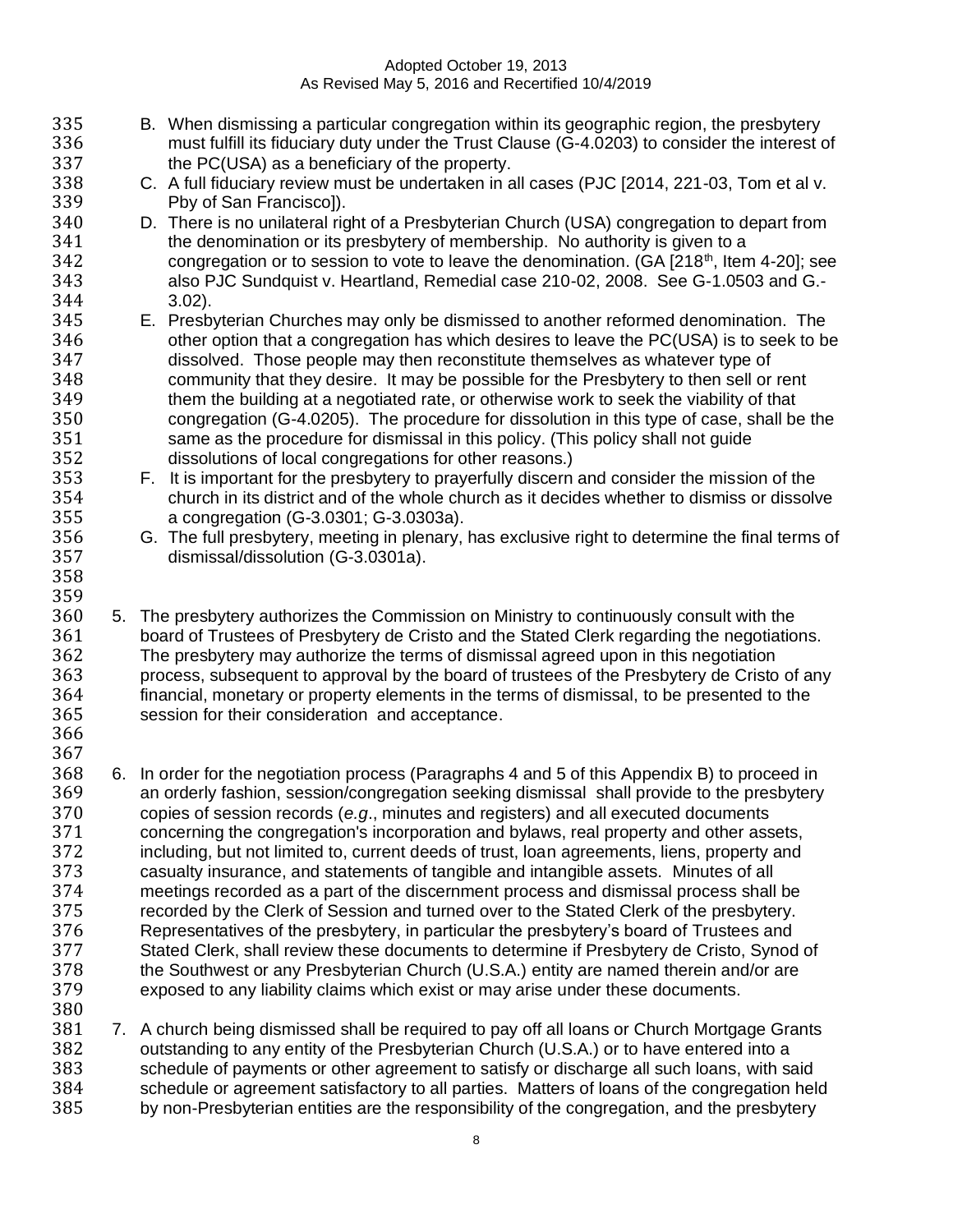386 shall be legally relieved of any responsibility related to such loans. 387<br>388 8. A church being dismissed shall be required to close out its financial and membership books as of the official date of dismissal, and to file all reports required by the presbytery for statistical record-keeping. 391<br>392 392 9. A church being dismissed shall be required to work with the Presbyterian Board of Pensions<br>393 to affect a clean break as of the time of dismissal. to affect a clean break as of the time of dismissal. 394<br>395 10. A church being dismissed shall work closely and diligently with the presbytery to assist in the transfer of membership of members who do not desire to remain with the congregation approved for dismissal. Their protection and nurture shall be a matter of paramount concern to both the departing congregation and the presbytery. 11. Prior to finalization of the dismissal process, presbytery's board of trustees shall retain legal counsel to review the settlement agreement. 402<br>403 12. Whether a church that is approved for dismissal may take its name with it is subject to the 404 negotiation process described above in Paragraph 4 of this Appendix B, but in any case the 405 name of the departing congregation shall not include reference to the Presbyterian Church name of the departing congregation shall not include reference to the Presbyterian Church (U.S.A.) or any of the variant forms of the denomination's name. 13. The presbytery may, in conjunction with the congregation, hold a final worship service of 410 commissioning, to celebrate our common life in Jesus Christ and to pray for the<br>411 effectiveness and well-being of both the congregation and the presbytery. Thos 411 effectiveness and well-being of both the congregation and the presbytery. Those departing<br>412 the Presbyterian Church (U.S.A.) will be commissioned by the presbytery to further their the Presbyterian Church (U.S.A.) will be commissioned by the presbytery to further their work for the kingdom as they go forward in ministry. Members of presbytery's Commission on Ministry and the session shall jointly plan the service, and all congregations of Presbytery de Cristo shall be invited. 417 14. Report of the Administrative Commission<br>418 The Administrative Commission shall repo The Administrative Commission shall report to the presbytery, to include the following: A. The results of its full fiduciary review. B. What recommendations the Administrative Commission brings regarding the request for dismissal/dissolution, based on the guidelines noted above. C. What recommendations the Administrative Commission brings regarding (1) any financial transactions to occur between the congregation, the presbytery, the synod and/or all General Assembly entities, (2) what provisions will be made for those members who wish to remain within the Presbyterian Church (U.S.A.), and (3) what provision will be made for any Teaching Elders, Christian Educators, inquirers, candidates, or Commissioned Ruling Elders associated with the congregation who request to remain within the Presbyterian Church (U.S.A.). D. An assessment from the Administrative Commission regarding how the congregation's dismissal/dissolution may affect the larger mission and ministry of 431 the Presbytery. E. If the Administrative Commission and the Session of the Church seeking dismissal/dissolution have been unable to reach negotiated terms for dismissal/dissolution, the Administrative Commission may recommend to Presbytery approval for the Administrative Commission to assume original jurisdiction of the Session in order to seek resolution of the situation. (G-3.0303)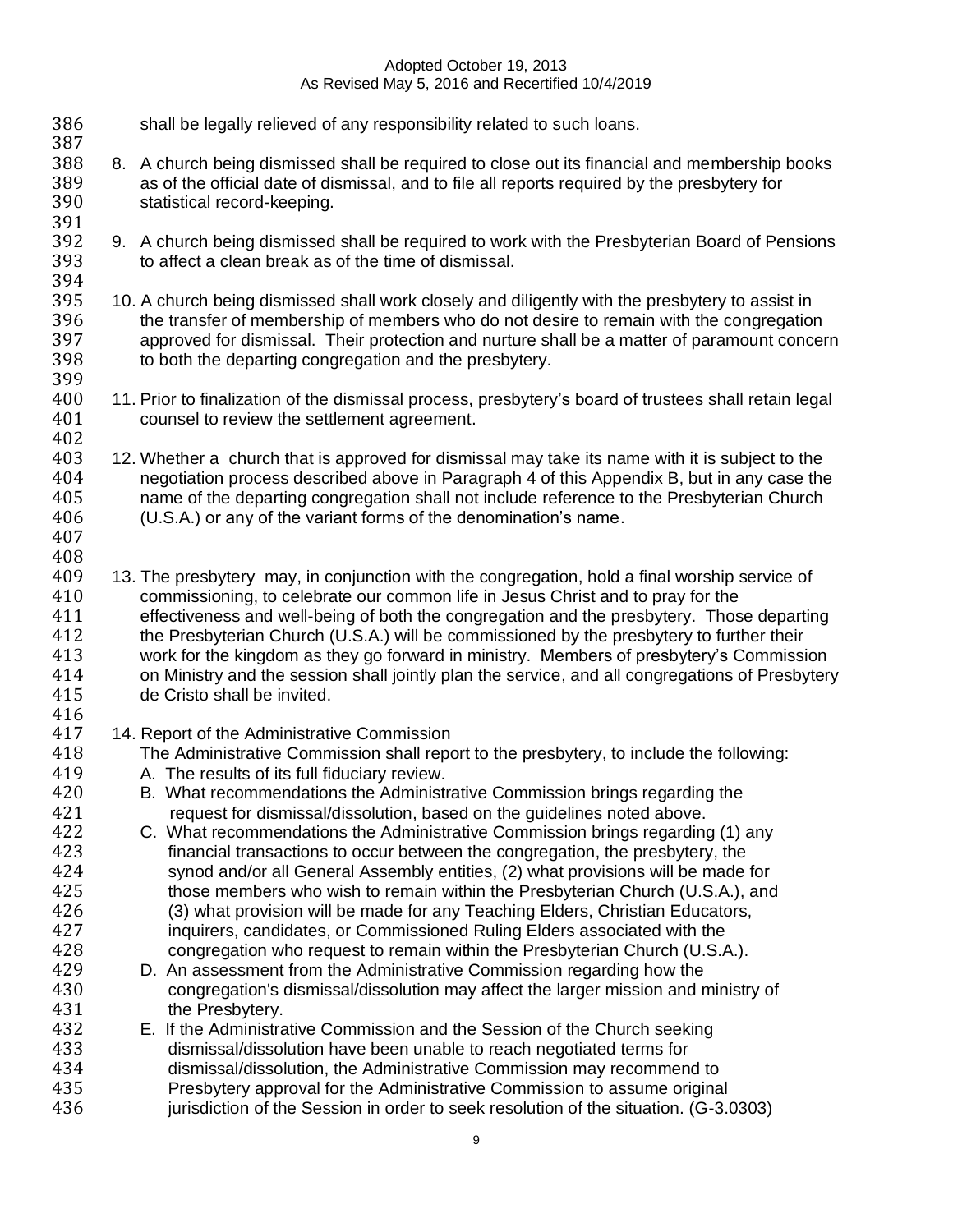- 437 438 It should be noted that renegotiation of the terms for dismissal/dissolution through use of 439 amendments from the floor of Presbytery, though allowed under our polity, would amendments from the floor of Presbytery, though allowed under our polity, would 440 invalidate months of work between the Administrative Commission and the congregation. 441 Therefore, the proposal shall be presented with the hope that everyone present will 442 acknowledge, understand and honor that the terms of dissolution/dismissal have been<br>443 reached by good faith negotiations between the Administrative Commission and the reached by good faith negotiations between the Administrative Commission and the 444 congregation.
- 445

446 15. The Presbytery Vote<br>447 Her hearing the repeat After hearing the report of the Administrative Commission, the Stated Clerk shall move the 448 following: "The Presbyterian Church shall be dismissed to the following Reformed 449 body, with the financial arrangements and other provisions listed as part of the 450 Report of the Administrative Commission;" OR "The Presbyterian Church shall be 451 dissolved with the financial arrangements and other provisions listed as part of the Report 452 of the Administrative Commission." Following discussion and prayer, vote will be taken by<br>453 written ballot. The only choices shall be "Yes" or "No." written ballot. The only choices shall be "Yes" or "No." 454

- 455 If two-thirds of those present and voting vote in favor of the motion, the congregation shall 456 be dismissed/dissolved in accordance with the financial transactions and other provisions 457 approved by the presbytery.
- 458<br>459 16. Actual Departure

460 The Administrative Commission and the Session shall execute a contract outlining the 461 entire terms of the departure, including the obligations of both the departing congregation<br>462 and the Presbytery. and the Presbytery. 463

464 A final worship service will be conducted in which representatives of the presbytery, the 465 congregation and the new Reformed denomination will meet, worship, and transfer the 466 congregation to its new denominational home or dissolve the congregation. As part of this 467 worship gathering, both representatives of the presbytery and the departing congregation 468 will offer prayers on each other's behalf, give thanks for the years of ministry shared<br>469 together, and share words of blessing even as we go separate ways. together, and share words of blessing even as we go separate ways. 470

- 471 17. There are some practical considerations to be addressed if a church is approved for 472 dismissal. These include but are not limited to: 473
- 474 a. The status of the pastor(s) currently called by the congregation: whether they shall 475 remain with the congregation and transfer their ministerial status to the new 476 denomination, or whether they choose to remain within the Presbyterian Church (U.S.A.),<br>477 and thus need to look forward to seeking a new call (see Appendix C). and thus need to look forward to seeking a new call (see Appendix C).
- 479 b. The status of any insurance policies held by the church with instrumentalities of the 480 Presbyterian Church (U.S.A.) may need to be changed.
- 482 c. The tax status of a church as a 501(c)(3) non-profit tax-exempt organization may need 483 to be re-established under the new denomination to which the congregation is being 484 dismissed.
- 486 d. The corporate status of the church may need to be revised.
- 487

485

478

481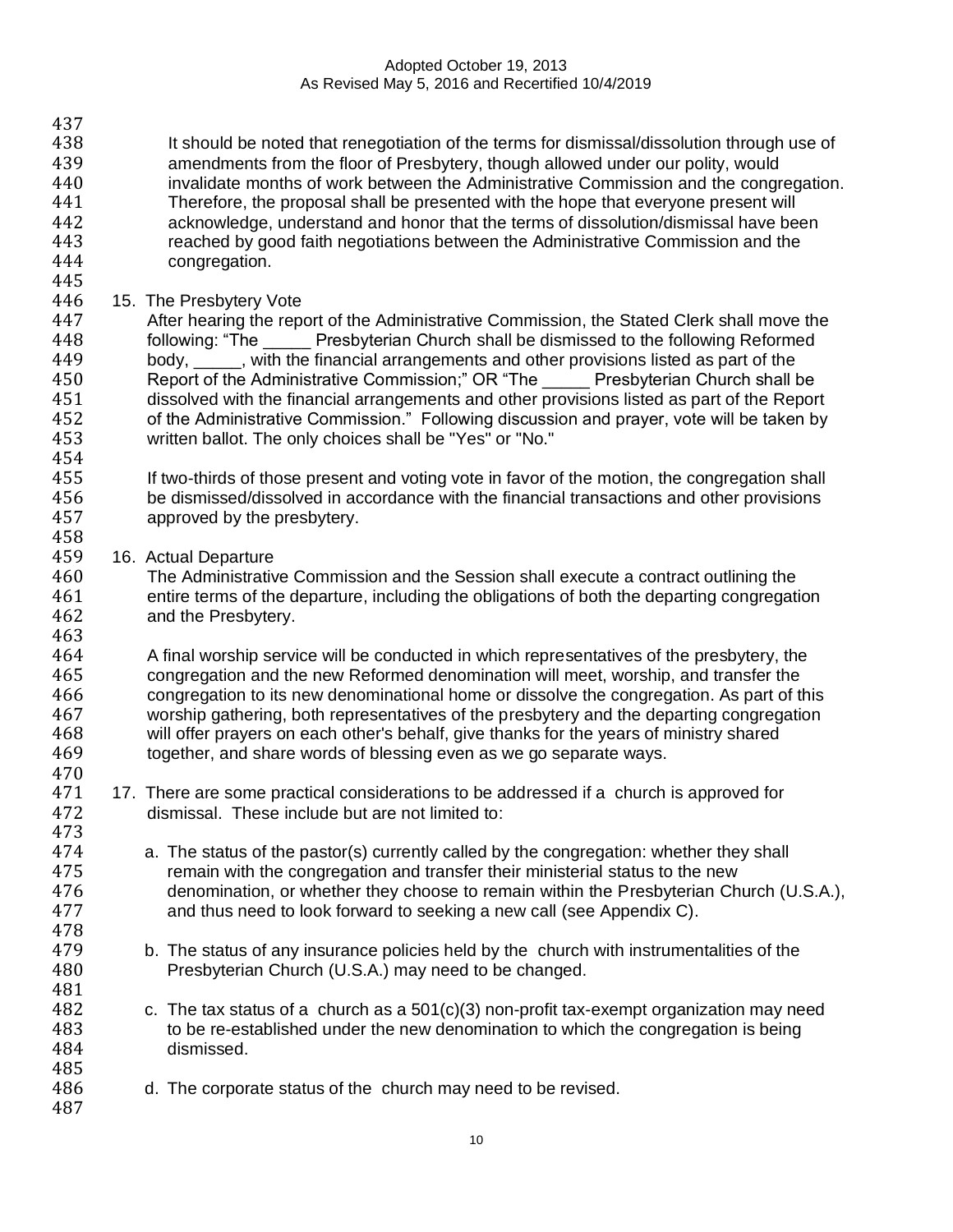| 488               |                                                                                                  |
|-------------------|--------------------------------------------------------------------------------------------------|
| 489               |                                                                                                  |
| 490               |                                                                                                  |
| 491               |                                                                                                  |
| 492               | <b>Appendix C</b>                                                                                |
| 493               |                                                                                                  |
| 494               | <b>Status of Teaching Elders Associated with Congregations Being Dismissed</b>                   |
| 495               |                                                                                                  |
| 496               | If a congregation is approved for dismissal from the presbytery and the Presbyterian Church      |
| 497               | (U.S.A.), a teaching elder serving the congregation may choose to continue serving the           |
| 498               | congregation or seek another call within the Presbyterian Church (U.S.A.). If a teaching elder   |
| 499               | requests transfer to the Reformed body to which the congregation is requesting dismissal, this   |
|                   |                                                                                                  |
| 500               | transfer may be approved unless the teaching elder is the subject of a pending judicial or       |
| 501               | investigative action (D-10.0105). If the teaching elder chooses to stay within the Presbyterian  |
| 502               | Church (U.S.A.), the call to the congregation may be dissolved at the time of the congregation's |
| 503               | dismissal and the teaching elder may be enrolled as an at-large member of presbytery, which      |
| 504               | will allow the teaching elder to continue to seek calls within the Presbyterian Church (U.S.A.). |
| 505               | The teaching elder must make this choice at the time of the congregation's dismissal.            |
| 506               |                                                                                                  |
| 507               |                                                                                                  |
| 508               |                                                                                                  |
| 509               |                                                                                                  |
| 510               |                                                                                                  |
| 511               |                                                                                                  |
| 512               |                                                                                                  |
| 513               |                                                                                                  |
| 514               |                                                                                                  |
|                   |                                                                                                  |
| 515               |                                                                                                  |
| 516               |                                                                                                  |
| 517               |                                                                                                  |
| 518               |                                                                                                  |
| 519               |                                                                                                  |
| 520               |                                                                                                  |
| 521               |                                                                                                  |
| 522               |                                                                                                  |
| 523               |                                                                                                  |
| 524               |                                                                                                  |
| 525               |                                                                                                  |
| 526               |                                                                                                  |
| 527               |                                                                                                  |
| 528               |                                                                                                  |
| 529               |                                                                                                  |
| 530               |                                                                                                  |
|                   |                                                                                                  |
| 531               |                                                                                                  |
| 532               |                                                                                                  |
| 533               |                                                                                                  |
| 534               |                                                                                                  |
| 535               |                                                                                                  |
|                   |                                                                                                  |
| 536<br>537<br>538 | Certified Approved by 2/3 Majority<br><b>Stated Clerk</b>                                        |